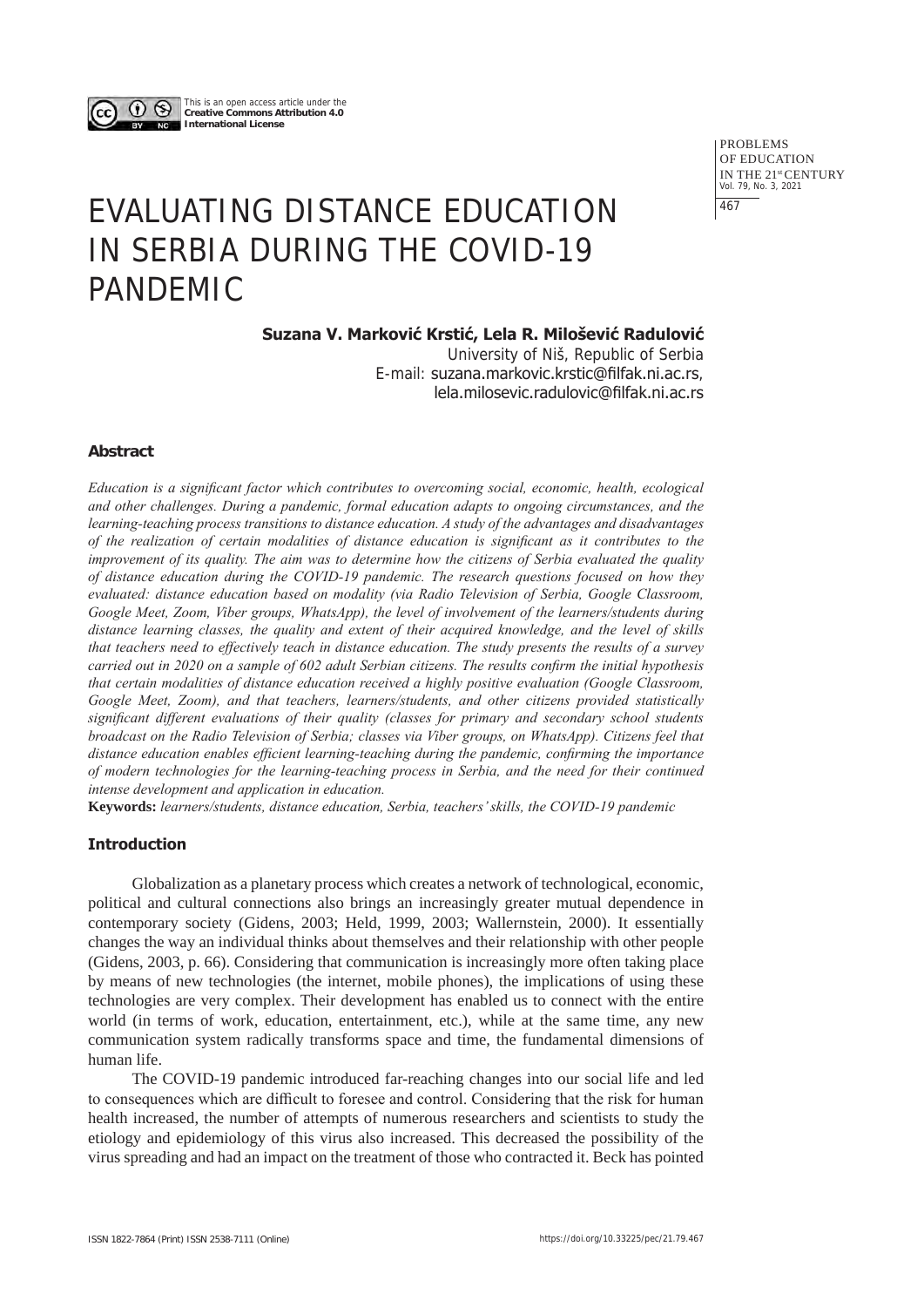PROBLEMS OF EDUCATION IN THE 21st CENTURY Vol. 79, No. 3, 2021 468

out that living at a time when numerous values are clashing with our contemporary way of life is accompanied by many risks. Life in a "risk society" (Beck, 1992) in the era of globalization requires an individual and society to react adequately and make decisions regarding the causes and effects of certain risks. A risk society is not limited solely to the risks to one's health and the environment. It includes an entire range of mutually connected changes in contemporary social life: changes in work patterns, lack of job security, lower impact of tradition and customs related to self-identity, the erosion of traditional forms of the family, the democratization of personal relationships. In addition, making decisions regarding education is also risky, since it is very difficult to predict which skills and abilities will be considered vital in an economy and society which are rapidly changing (Gidens, 2003). Life at a time of globalization and informatization presents man with a new set of requirements and new tasks which also need to be addressed in the education system (Marković, 2008). In such altered social circumstances, this system is presented with a set of demands, including the need for its adaptation to changes in the sphere of work and employment.

During a pandemic, global social processes acquire their own specific manifestation in all spheres of social life, and especially in the sphere of education. The corona virus pandemic posed numerous challenges to theoretical and practical approaches, clearly pointing out the connection between the social context, the quality of education, and the modality of the practical realization of curricula (*Defining quality in education*, 2000). The modification and adaptation of the learning-teaching process during the pandemic requires new practical solutions. We can identify three basic challenges to distance education during the pandemic. The first refers to technical requirements, which can be overcome by purchasing better technical equipment, provided one is financially able to do so. The second refers to the inability of "direct transfer" from the physical to the virtual classroom due to a lack of contact with other learners/students and teachers, which is very complex and difficult to overcome. The third requires the involvement of the learners/students themselves, as well as their teachers, to find the best possible method to acquire and understand the teaching material in the digital environment. Ćamilović has pointed out that the quality of this kind of work does not depend solely on technical equipment, but also on the involvement of the teachers and learners/students. As a result, offering appropriate training to both participants in the process is very important as it is providing technical support during their work (see Ćamilović, 2012). In the era of digitalization, distance education is seen as one of the possible solutions to the problem of ensuring that both learners and students remain healthy on the one hand (physical distance), and that the curricula on all levels of education is realized successfully (the quality of education) on the other. This provides the successful adaptation of individuals to ongoing circumstances and is an adequate response to the challenges of a risk society in the form of developing appropriate skills and competences.

The Government of the Republic of Serbia, due to the epidemiological situation (COVID-19), passed the Decision on suspension of teaching in higher education institutions and primary and secondary schools, and the regular work of institutions for pre-school education<sup>1</sup>. Under such circumstances, the Ministry of Education, Science and Technological Development has since March 17, 2020 organized distance education and made an Operational plan for the continuation of schools' work in difficult conditions. Priority in distance education for primary and secondary schools was given to program content pertaining to general education courses, and courses with a greater number of classes. The Ministry of Education, Science and Technological Development passed the Rulebook on the requirements for achieving quality and the manner of quality assurance and evaluation of distance learning in primary schools (in Serbian: *Pravilnik o bližim uslovima za ostvarivanje i način osiguranja kvaliteta i vrednovanje*  nastave na daljinu u osnovnoj školi)<sup>2</sup>. Classes in the new schoolyear in schools/at universities took the form of distance learning (combined learning-teaching) for both primary and secondary school students, as well as university students.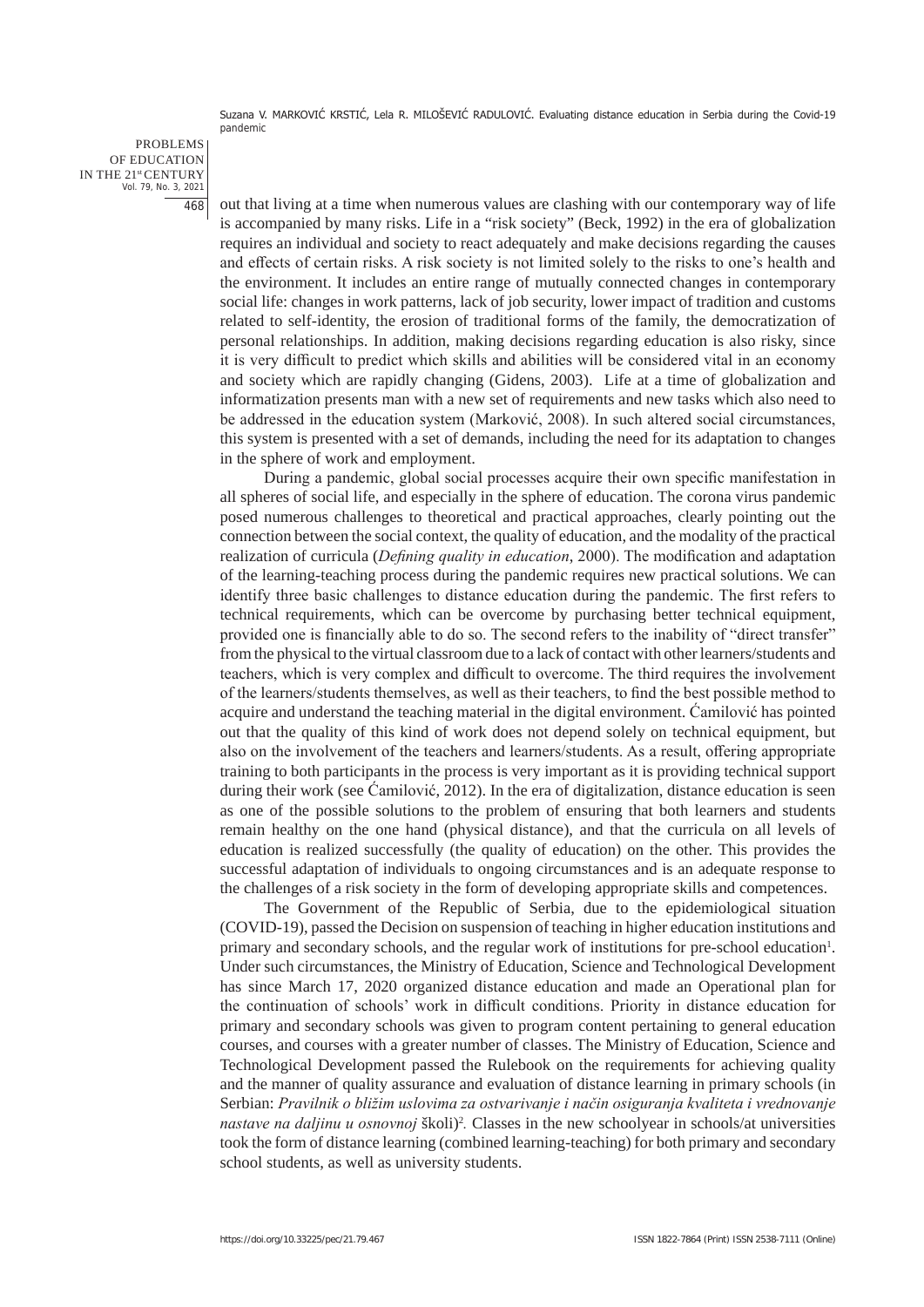> PROBLEMS OF EDUCATION IN THE 21st CENTURY Vol. 79, No. 3, 2021 469

Accordingly, the study analyzes and interprets the results of the empirical study "Changes in the social life of the citizens of Serbia during the pandemic" (in Serbian: *Promene u društvenom životu građana Srbije u doba pandemije*), which refers to distance education and its modalities, as well as the level of participation and involvement of the learners/students in distance learning, the quality and extent of their acquired knowledge, and the level of skills that teachers need to effectively teach in distance education. Theoretical approaches and previous research carried out locally and abroad (Barrett, 2020; Ćamilović, 2012; Stepanović, 2020; Stojanović, 2020) provided the basis for the interpretation and comparison of the results which indicate differences, but also similar experiences when it comes to the quality of education and distance education during the pandemic. The results of previous studies refer to the advantages and disadvantages of distance education as seen by teachers, teaching associates/assistants, school managers, and parents. The current study began with the aim of analyzing the quality of specific modalities of this type of education based on noted shortcomings in its realization. The evaluation was provided by the participants in the educational process (the teachers/students) and other citizens of Serbia.

## *Research Questions*

The main research question refers to how adult citizens of Serbia evaluated the quality of distance education in Serbia during the pandemic. This research question includes the responses to the following questions:

- 1. What were the results of the evaluation of the quality of distance education provided for primary and secondary school students, broadcast on Radio Television of Serbia?
- 2. What were the results of the evaluation of the quality of online education taking place on platforms such as Google Classroom, Google Meet, Zoom and the like?
- 3. What were the results of the evaluation of the quality of online education taking place via Viber groups and on WhatsApp?
- 4. What were the results of the evaluation of the level of participation and involvement of the learners/students in distance learning classes?
- 5. What were the results of the evaluation of the quality and extent of the knowledge acquired by learners/students during their distance learning classes?
- 6. What were the results of the evaluation of the level of skills that teachers need to effectively teach in distance education?

## **Research Methodology**

## *General Background*

In accordance with the epidemiological situation in Serbia, classes organized on all levels of education have temporarily been suspended with the aim of preserving and protecting the health of all citizens. After a state of emergency was declared in Serbia (March 16, 2020), distance education began on March 17, 2020. For primary and secondary school students, the broadcast of educational content began on the channels of the Radio Television of Serbia (RTS), while university students began online classes on various platforms (Google Meet, Google Classroom, Zoom), and through various groups (Viber, WhatsApp) etc. At the same time, workshops were organized for both students and teachers, and technical support was provided for universities.

The Ministry of Education, Science and Technological Development of the Republic of Serbia, in cooperation with RTS, organized the recording and broadcasting of educational content meant for distance education via the RTS 2, RTS 3 and RTS Planeta channels (all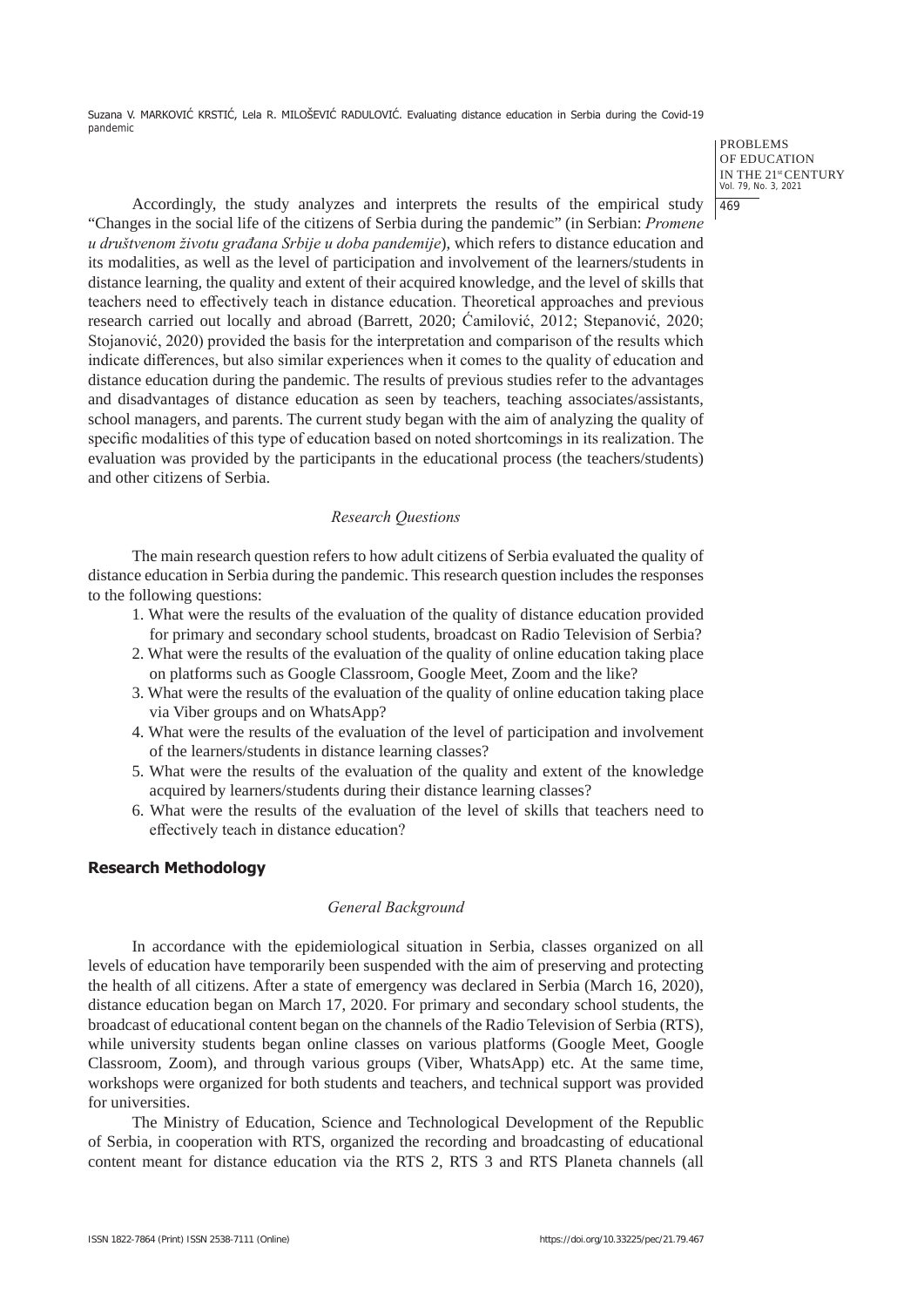PROBLEMS OF EDUCATION IN THE 21st CENTURY Vol. 79, No. 3, 2021 470

channels with a national frequency). The educational programs which followed the curricula of selected general education courses, specially tailored to meet the needs of primary and secondary school students and in accordance with the annual work plan, are broadcast daily from 8am, which is congruent with the hours when the school activities of students begin under regular circumstances. The teachers were instructed on how to record educational material in their homes, and the school principals and home-room teachers use text messages or social networking sites (Viber, Facebook, and the like) to inform their students about the programming schedule, i.e., when classes are being broadcast on RTS channels. Thus, the learning-teaching process also includes those students who do not have access to the internet. The schools regularly update their websites and set up links with notifications regarding the programming schedule for classes broadcast on RTS channels. In addition, all the lessons which are broadcast on national television are also available on the RTS website, as well as on the RTS Planeta platform, so that the students can view them even after the broadcast. All of the educational content is available via the free app "RTS Moja škola" for mobile phones and tablets. This is also helpful for the students as it makes it easier for them to follow their lessons while at home. In addition, the teachers also prepare lessons in the form of presentations which contain guidelines on how to study and send them to the learners/students via email or via social networking sites. Based on the learners/students' homework assignments, completed exercises, essays, their presentations, the feedback they give after class, and the distribution of material, the teachers monitor the progress of their students, their workload, and their motivation to learn.

The initial hypothesis was that the citizens of Serbia give a positive evaluation of distance education and that there are statistically significant differences in their evaluations depending on whether they are directly and actively (teachers and learners/students) or indirectly (parents or observers) taking part in the learning-teaching process.

#### *Sample*

The study of the evaluation of the quality of distance education is part of a more extensive empirical research "Changes in the social life of the citizens of Serbia during the pandemic". The research was carried out by a group of researchers<sup>3</sup> of the Center for Sociological Research of the Faculty of Philosophy of Niš, in collaboration with the Sociological Society of Serbia, from April to June 2020. The research was carried out anonymously, through an online survey, and included a sample of 602 adult citizens of Serbia (the number of citizens who responded for the duration of the study), 235 of whom were active participants in the learning-teaching process (123 teachers – 20.4% and 112 learners/students – 18.6%) and 367 of whom were other citizens (61.0%).

Since a convenience sample was used, generalized conclusions cannot be drawn, but the research results can be a useful indicator of the quality of distance education and can be used for further research, and for planning the development and improvement of the quality of distance education. The respondents voluntarily agreed to fill out the online questionnaire, and the anonymity and confidentiality of their personal data was guaranteed.

#### *Instruments and Procedure*

The instrument was a survey questionnaire which was distributed via email and social media from various access points from April 23 to June 13, 2020. The questionnaire was designed by the researchers of the Center for Sociological Research of the Faculty of Philosophy of Niš and consisted of 52 closed and open-ended items. A set of questions was used in this study, which referred to the quality of distance education during the pandemic. The evaluations of the citizens were given on a scale of 1 to 5 (unsatisfactory – excellent). Cronbach's alpha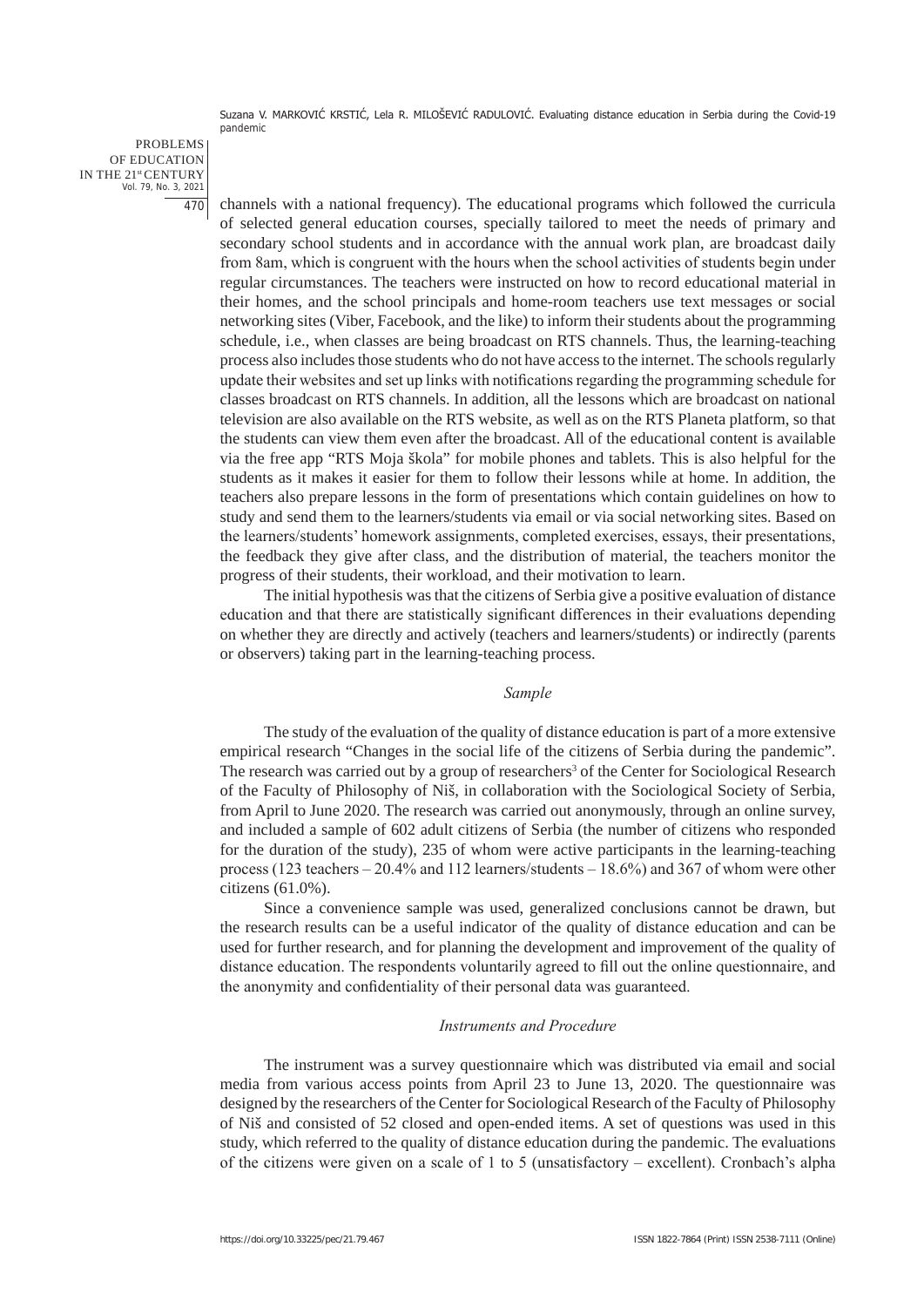PROBLEMS OF EDUCATION IN THE 21st CENTURY Vol. 79, No. 3, 2021 471

coefficient was used to measure the reliability of the instruments. Its value was determined to be .90, which indicated that the instrument was reliable for use in this study. The study was a quantitative sociological study, based on a descriptive and exploratory approach, which included the implementation of a comparative-analytical and statistical method. Spearman's rank correlation coefficient calculated for all the items mutually evaluated the reliability of the survey. It proved that the survey was reliable as its values ranged from .4 to .7, which is a medium strong correlation.

The respondents were divided into three groups: the teachers (who directly and actively took part in preparing and teaching distance classes), the learners/students<sup>4</sup> (who were also direct participants in the learning-teaching process, during which they acquired knowledge and develop abilities), and the other citizens of Serbia (who indirectly, as parents or observers, evaluated the performance of distance education classes).

## *Data Analysis*

In accordance with the aim of the research, suitable statistical procedures were used to analyze the research results. The analysis included descriptive statistics and the determination of basic statistical indicators (frequency distribution and percentages). The statistical significance of the differences between certain groups was tested using the  $\chi^2$ . The data were processed through the SPSS program for statistical data analysis.

## **Research Results**

How the citizens of Serbia evaluated the quality of distance education during the pandemic was viewed through six indicators: 1) the evaluation of distance education meant for primary and secondary school students, broadcast on RTS; 2) the evaluation of online education via the Google Classroom, Google Meet, Zoom platforms; 3) the evaluation of the quality of online education via groups on Viber, WhatsApp; 4) the evaluation of the level of participation and involvement of the students in distance education; 5) the evaluation of the quality and extent of knowledge acquired by the students during their distance learning classes; 6) the evaluation of the quality of work of the teachers and the level of skills that teachers need to effectively teach in distance education during the pandemic. Table 1 shows the research results which refer to the evaluation of the quality of distance education in Serbia during the pandemic.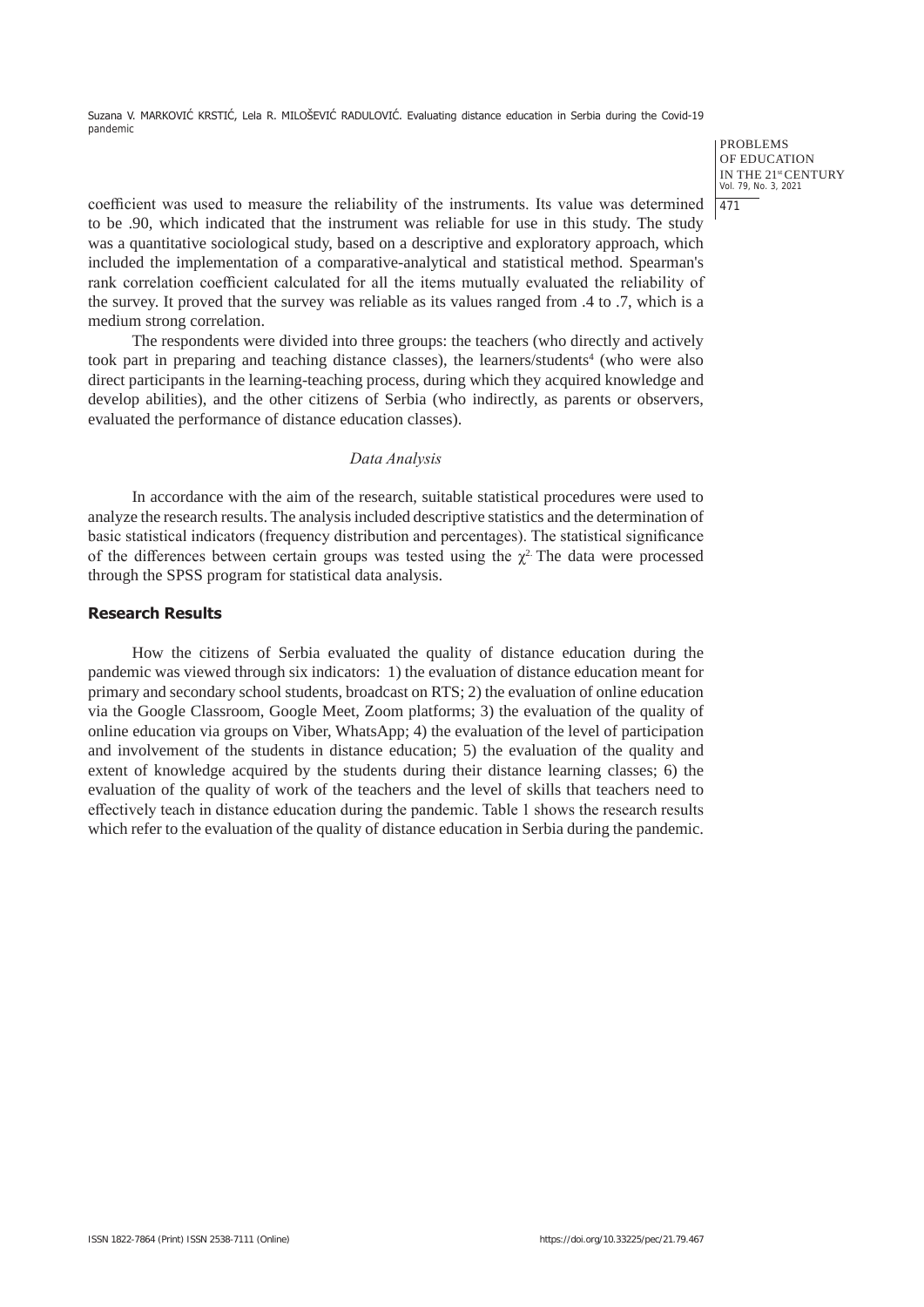PROBLEMS OF EDUCATION IN THE 21st CENTURY Vol. 79, No. 3, 2021 472

#### **Table 1**

An Evaluation of the Quality of Distance Education: The Citizens of the Republic of Serbia (%)

| Evaluation of quality                                                                                     | Unsatisfactory | <b>Sufficient</b> | Good | Very good | <b>Excellent</b> | Total <sup>5</sup> |
|-----------------------------------------------------------------------------------------------------------|----------------|-------------------|------|-----------|------------------|--------------------|
| The quality of distance education<br>meant for primary and secondary<br>school students, broadcast on RTS | 7.2            | 12.3              | 27.5 | 33.2      | 19.8             | 100.0              |
| The quality of online education via<br>the Google Classroom, Google Meet,<br>Zoom platforms               | 5.4            | 9.7               | 25.1 | 36.2      | 23.6             | 100.0              |
| The quality of online education via<br>groups on Viber, WhatsApp                                          | 9.3            | 12.3              | 29.8 | 30.6      | 18.1             | 100.0              |
| The level of participation and<br>involvement of the students in<br>distance education                    | 5.6            | 15.4              | 28.3 | 30.8      | 19.9             | 100.0              |
| The quality and extent of knowledge<br>acquired by the students during their<br>distance learning classes | 8.8            | 20.1              | 34.8 | 25.8      | 10.5             | 100.0              |
| The level of skills that teachers<br>need to effectively teach in distance<br>education                   | 6.2            | 1.49              | 25.8 | 34.2      | 18.9             | 100.0              |

The research results indicated a predominantly positive evaluation of distance education, the participation and involvement of students during distance education, and the level of skills that teachers need to effectively teach in distance education. In general, the grade 4 (very good) was most prevalent, and it was most frequently (36.2%) awarded to the following modality – the quality of online education via the Google Classroom, Google Meet, Zoom platforms. This modality also received the highest mark (23.6%) more often than the others. On the other hand, the lowest overall score compared to the other modalities was determined for the quality of online education via groups on Viber, WhatsApp (9.3%).

In order to compare the research results and the perceived differences in the perceptions and evaluations of certain dimensions of the quality of distance education made by the direct participants in the learning-teaching process (the teachers and the students), and the other citizens of the Republic of Serbia included in the study, Tables 2 and 3 present the results of their evaluation of the quality of distance education.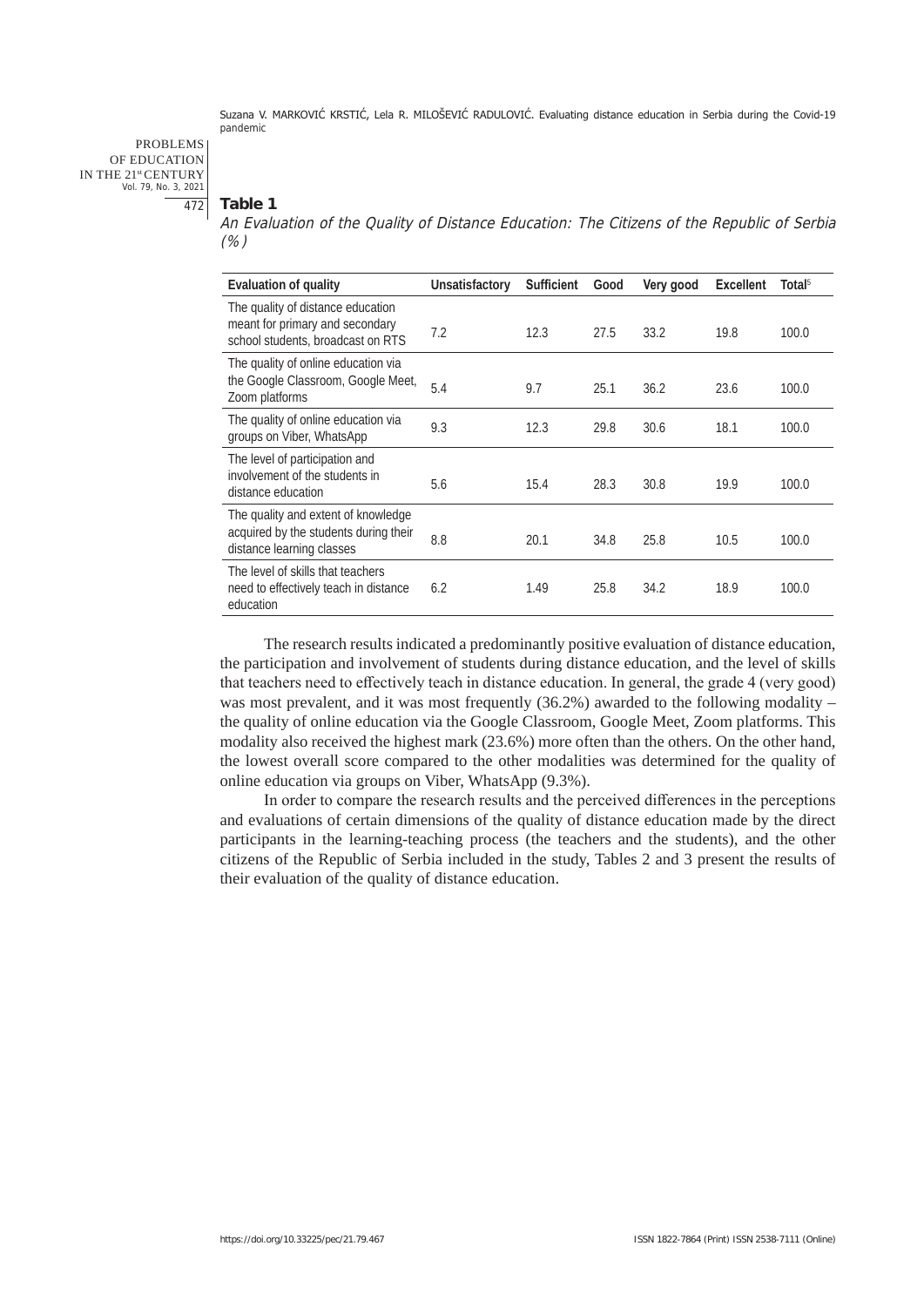PROBLEMS OF EDUCATION IN THE 21<sup>st</sup> CENTURY<br>Vol. 79, No. 3, 2021 473

# **Table 2**  An Evaluation of the Quality of Distance Education: The Teachers (%)

| <b>Evaluation of quality</b>                                                                              | Unsatisfactory | <b>Sufficient</b> | Good | Very good | <b>Excellent</b> | Total |
|-----------------------------------------------------------------------------------------------------------|----------------|-------------------|------|-----------|------------------|-------|
| The quality of distance education<br>meant for primary and secondary<br>school students, broadcast on RTS | 2.0            | 10.2              | 31.6 | 30.6      | 25.5             | 100.0 |
| The quality of online education via<br>the Google Classroom, Google<br>Meet, Zoom platforms               | 2.2            | 7.6               | 30.4 | 28.3      | 31.5             | 100.0 |
| The quality of online education via<br>groups on Viber, WhatsApp                                          | 6.5            | 12.0              | 28.3 | 25.0      | 28.3             | 100.0 |
| The level of participation and<br>involvement of the students in<br>distance education                    | 4.2            | 11.5              | 29.2 | 36.5      | 18.8             | 100.0 |
| The quality and extent of knowledge<br>acquired by the students during their<br>distance learning classes | 5.3            | 19.1              | 42.6 | 23.4      | 9.6              | 100.0 |
| The level of skills that teachers<br>need to effectively teach in distance<br>education                   | 3.1            | 9.4               | 35.4 | 34.4      | 17.7             | 100.0 |

The analysis of the research results which refer to how the teachers evaluated certain dimensions of the quality of distance education indicated that the positive evaluations predominantly ranged from "good" to "excellent" (3–5). The highest scores were determined for the quality of online education carried out via the Google Classroom, Google Meet, Zoom platforms (31.5%), and the quality of online education carried out via groups on Viber, WhatsApp (23.8%). What was also interesting was the evaluation of the work of the teachers themselves, that is, the evaluation of the level of skills that teachers need to effectively teach in distance education. Even though it was expected that they would evaluate their work with high marks, the most frequently occurring grade was still 3 (35.4%).

When it comes to how the students themselves evaluated the quality of distance education (Table 3), the analysis of the results indicated the dominant prevalence of "good" and "very good" (grades 3 and 4). The highest score was determined for online education via the Google Classroom, Google Meet, Zoom platforms (27.8% grade 5 and 37.1% grade 4).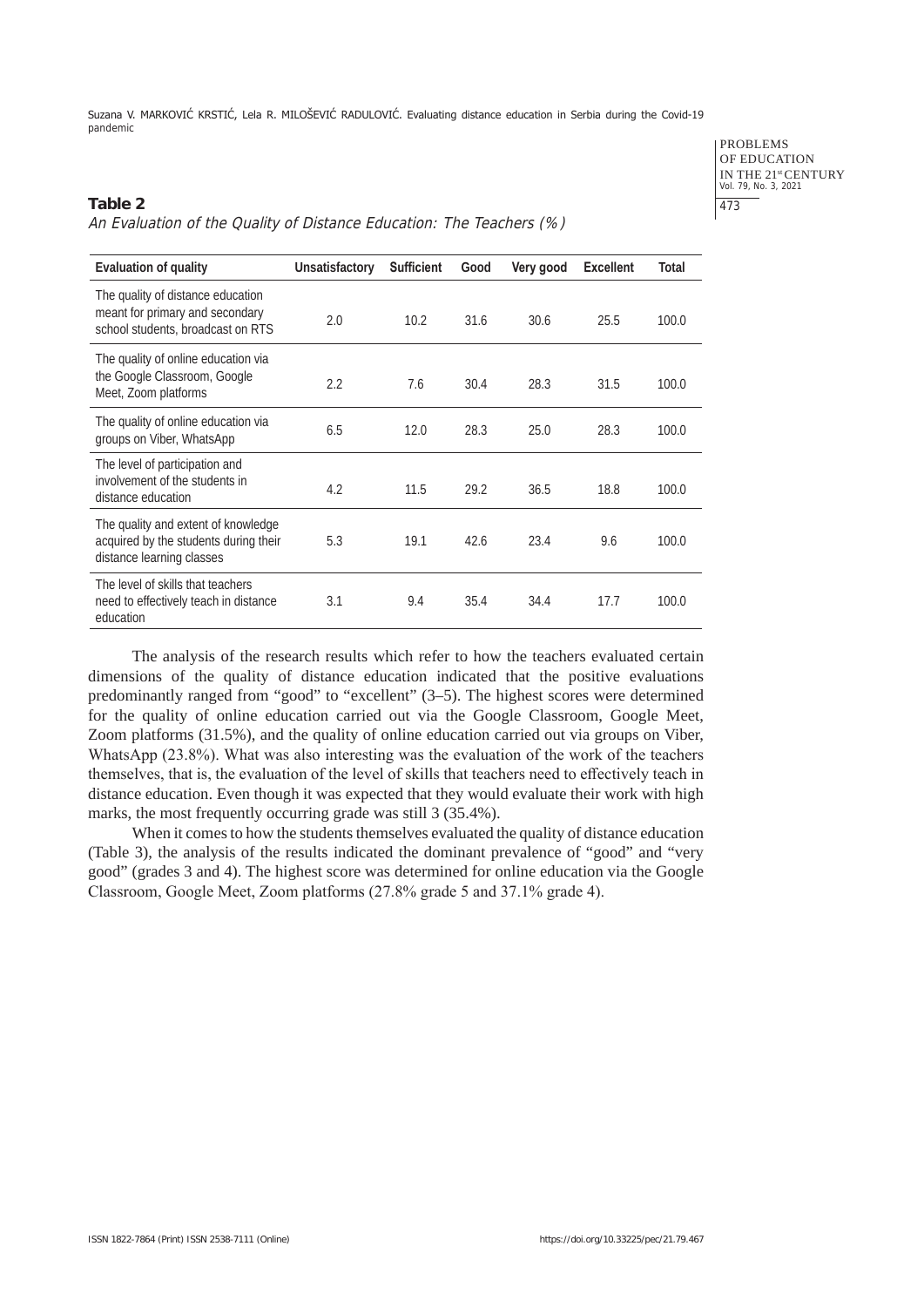PROBLEMS OF EDUCATION IN THE 21st CENTURY Vol. 79, No. 3, 2021 474

## **Table 3**

An Evaluation of the Quality of Distance Education: The Students (%)

| Evaluation of quality                                                                                     | Unsatisfactory | <b>Sufficient</b> | Good | Very good | <b>Excellent</b> | Total |
|-----------------------------------------------------------------------------------------------------------|----------------|-------------------|------|-----------|------------------|-------|
| The quality of distance education<br>meant for primary and secondary<br>school students, broadcast on RTS | 12.4           | 18.0              | 29.2 | 24.7      | 15.7             | 100.0 |
| The quality of online education via<br>the Google Classroom, Google Meet,<br>Zoom platforms               | 7.2            | 8.2               | 19.6 | 37.1      | 27.8             | 100.0 |
| The quality of online education via<br>groups on Viber, WhatsApp                                          | 16.5           | 17.6              | 27.1 | 25.9      | 12.9             | 100.0 |
| The level of participation and<br>involvement of the students in<br>distance education                    | 8.2            | 19.4              | 25.5 | 25.5      | 21.4             | 100.0 |
| The quality and extent of knowledge<br>acquired by the students during their<br>distance learning classes | 13.4           | 19.6              | 32.0 | 21.6      | 13.4             | 100.0 |
| The level of skills that teachers<br>need to effectively teach in distance<br>education                   | 10.2           | 16.3              | 14.3 | 31.6      | 27.6             | 100.0 |

Following the analysis and comparison of the research results, the highest scores were determined for online classes via the Google Classroom, Google Meet, Zoom platforms. In this case, high grades were given by the students in particular (as many as 64.9% of the students awarded it grades 4 and 5). On the other hand, the other citizens awarded the quality of online education carried out via groups on Viber, WhatsApp the lowest grades.

## *Differences in the Perception of the Quality of Distance Education Among the Teachers, the Students, and the Other Citizens of Serbia*

The statistical analysis  $(\chi^2)$  of the differences in how the teachers, the students, and the other citizens of Serbia evaluated the quality of distance education for primary and secondary school students broadcast on RTS (Radio Television of Serbia) indicated statistically significant differences among the three groups ( $\chi^2$ =17.24, *df*=8, *p*=.03). The teachers mostly evaluated the lessons broadcast on RTS with 3 (31.6%), as did the students (29.2%), while among the other citizens of Serbia the dominant grade was 4 (38.1%). At the same time, the teachers, compared to the other respondents, awarded the quality of lessons broadcast on RTS with the highest grades. That is, 25.5% of the teachers considered this type of teaching to be excellent (Figure 1).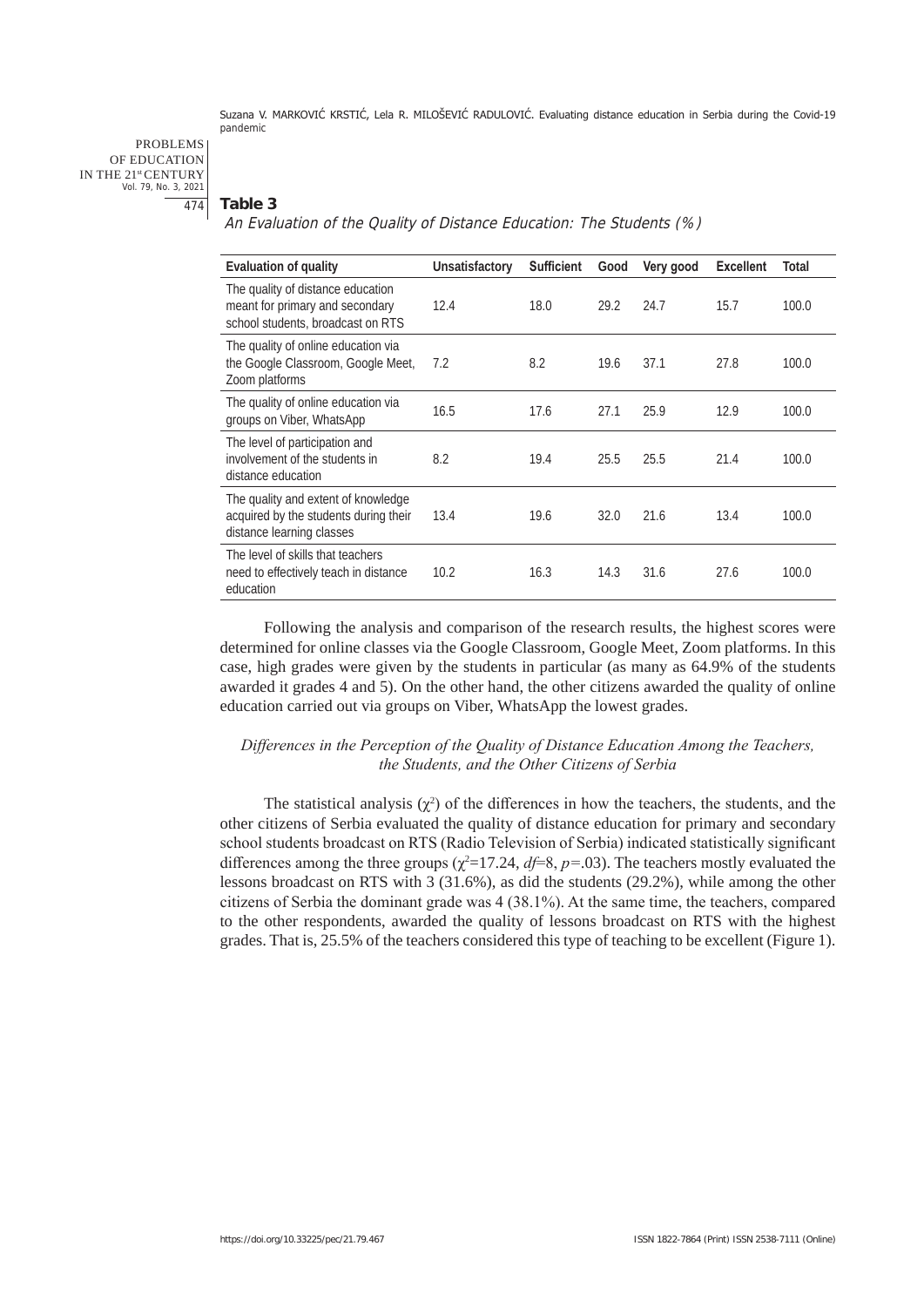PROBLEMS OF EDUCATION IN THE 21<sup>st</sup> CENTURY<br>Vol. 79, No. 3, 2021 475

## **Figure 1**



An Evaluation of the Quality of Lessons Being Broadcast on RTS: The Teachers, the Students, and the Other Citizens of Serbia (%)

The research results which refer to the evaluation of the quality of online education via the Google Classroom, Google Meet, Zoom platforms (Figure 2) indicated that this modality was awarded the highest grades by all the respondents included in the study (the teachers, the students, and the other citizens of Serbia). The results of the Chi-square analysis indicated that there were no statistically significant differences in the evaluation of the quality of this modality of teaching among the three groups.

## **Figure 2**

An Evaluation of the Quality of Lessons via the Google Classroom, Google Meet, Zoom Platforms: The Teachers, the Students, and the Other Citizens of Serbia (%)

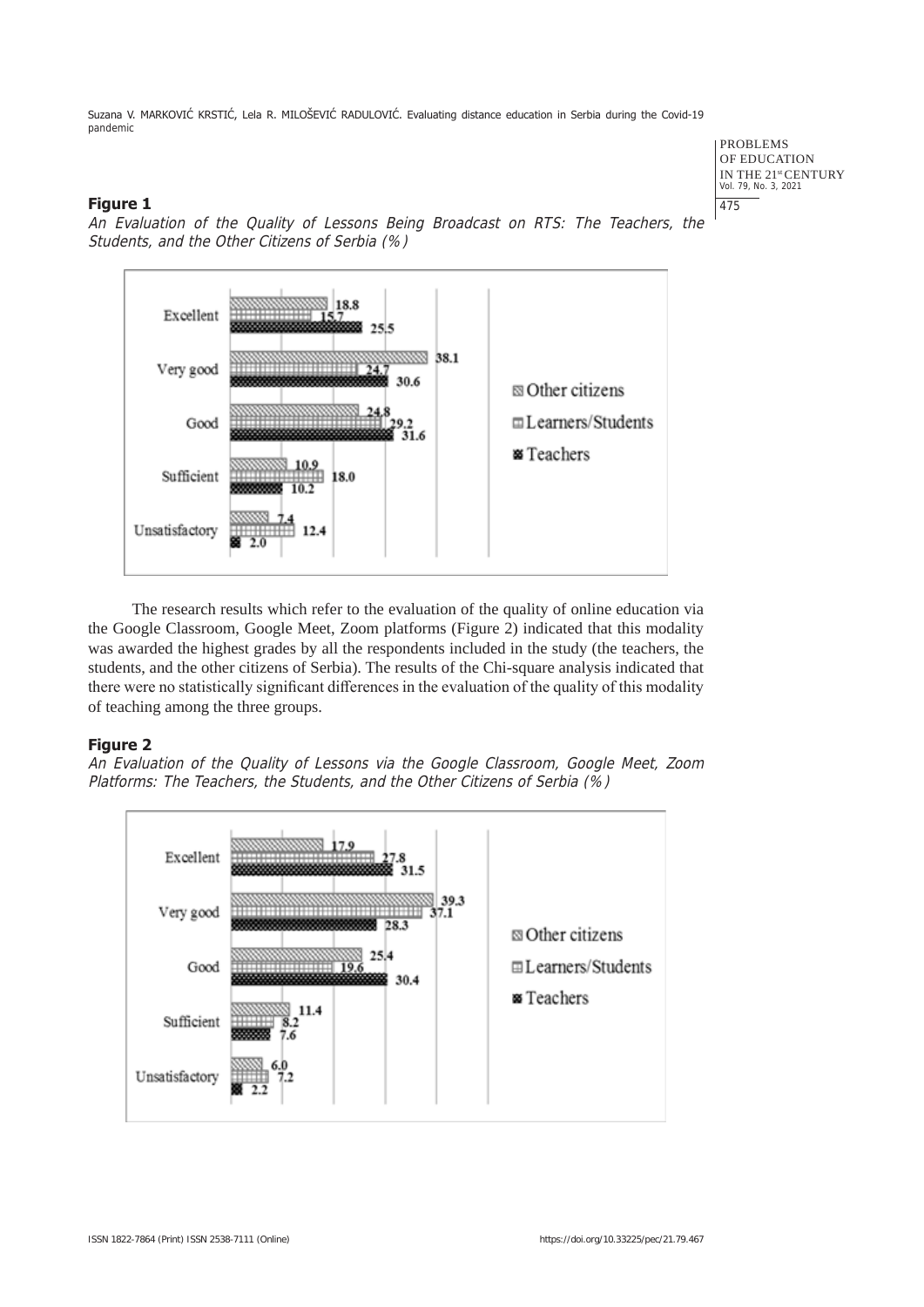PROBLEMS OF EDUCATION IN THE 21st CENTURY Vol. 79, No. 3, 2021 476

When it comes to how the teachers, the students, and the other citizens of Serbia evaluated online education via groups on Viber, WhatsApp, a statistically significant difference was noted (Figure 3). A comparison of the empirical findings indicated that the highest grades for this kind of learning-teaching were awarded by the teachers (28.3%), while the key actors in the learning-teaching process, the students, mostly awarded it with the grade 3 (27.1%). The other citizens of Serbia mostly awarded this modality of the learning-teaching process with the grade 4 (35.2%). The results of the Chi-square test ( $\chi^2$ =19.58, *d*f=8, *p*=.01) confirmed that there were statistically significant differences in the evaluation of the quality of this type of online education.

## **Figure 3**



An Evaluation of the Quality of the Lessons via Groups on Viber, WhatsApp: The Teachers, the Students, and the Other Citizens of Serbia (%)

A special segment in the research refers to how the other citizens of Serbia evaluated the levels of participation and involvement of the students during distance learning classes. The empirical findings indicated that there were no statistically significant differences among the respondents in their evaluations (the most frequently awarded grade was 4). In addition, the analysis of the research results regarding the quality and extent of the knowledge acquired by the students during distance education indicated that there were no statistically significant differences among the teachers, the students, and the other citizens of Serbia (the most frequently awarded grade was 3).

Statistically significant differences were noted for how the teachers, the students, and the other citizens of Serbia evaluated the level of skills that teachers need to effectively teach in distance education  $(\chi^2=20.87, d=5, p=0.01)$ . Even though the dominant grade given by the students was 4 (31.6%), as was the case with the other citizens of Serbia (35.4%), the teachers themselves, whose skills were being evaluated, were more critical in their evaluation than the other respondents, and most frequently awarded their work with the grade 3 (35.4%) (Figure 4).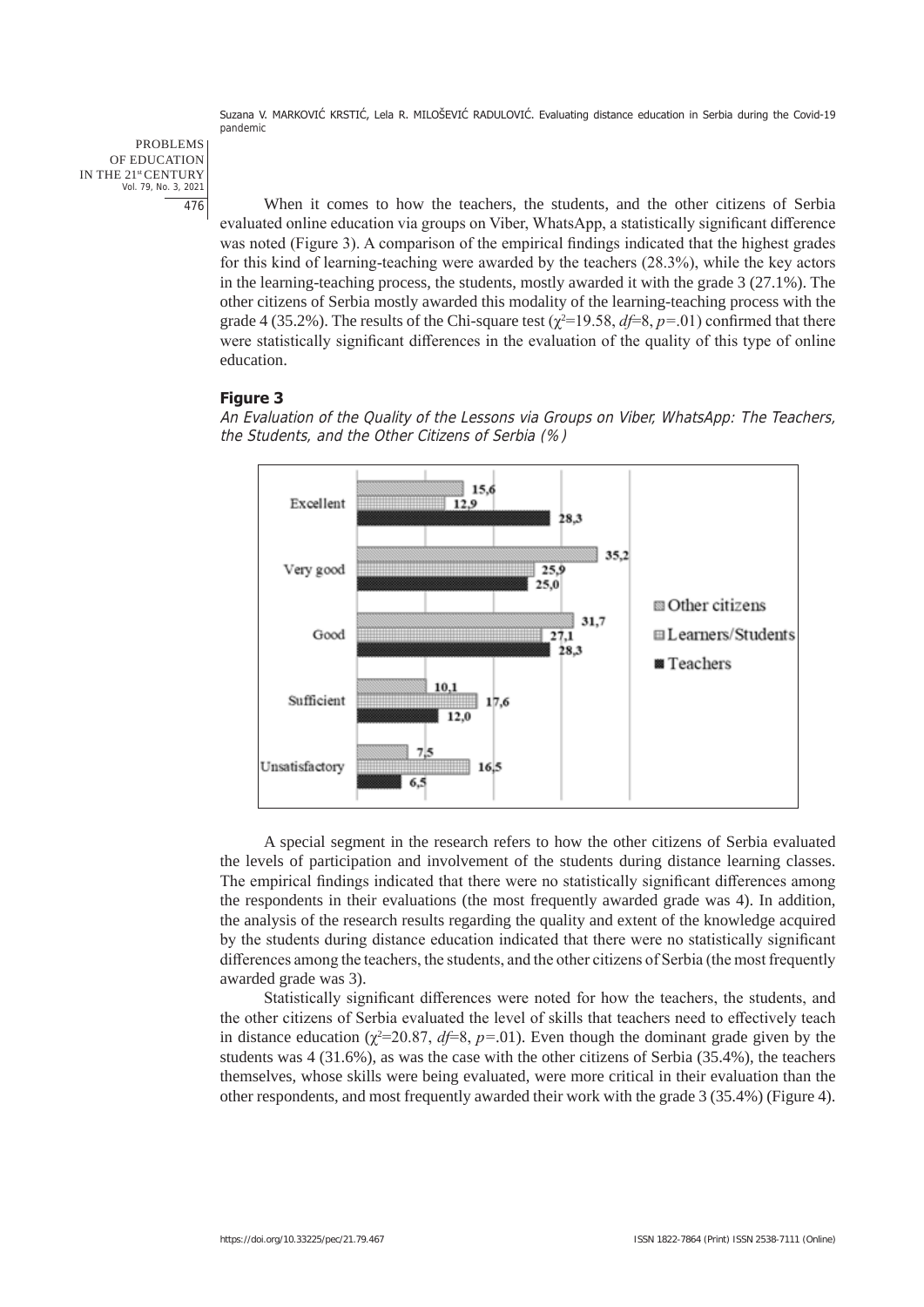#### **Figure 4**



An Evaluation of the Quality of the Level of Skills That Teachers Need to Effectively Teach in Distance Education: The Teachers, the Students, and the Other Citizens of Serbia (%)

#### **Discussion**

The research results regarding the perceptions on and evaluation of distance education made by the citizens of Serbia, that is, the teachers and the students (direct participants in the learning-teaching process), and the other citizens of Serbia (parents and observers indirectly monitoring distance learning classes) confirmed the initial hypothesis on the existence of significant differences in their evaluations of the modalities of distance education, and the evaluation of the level of skills that teachers need to effectively teach in distance education.

Positive evaluations of the quality of distance learning classes broadcast via RTS, as well as differences regarding how the teachers and the students on the one hand, and the other citizens on the other, evaluated distance education can in part be explained by how quickly the transition was made to distance education following the declaration of the state of emergency. They can also be explained by the availability of this type of education to both the participants in the learning-teaching process (based on ownership of a television set), and those not directly participating in it. This has made it possible to overcome the issue of social inequality among the students in terms of access to certain resources and to contemporary educational technology. In addition, the very few requirements regarding the digital competences of the teachers and learners render the classes broadcast via RTS suitable for all the participants in the learningteaching process. However, the results of previous studies (Stepanović, 2018) have also indicated certain shortcomings of this type of education. These include a focus on average learners in the learning-teaching process, the inability to interact with others and receive feedback based on which the teacher could gain insight into whether the learner has understood the material in order to continue with the curriculum. The teachers are limited in their ability to work individually with students in order to adapt the material to the content that was broadcast on television, the learners are given too much material for independent work, and there is insufficient time for practice.

An explanation of the prevalence of high grades awarded to quality of education via platforms such as Google Classroom, Google Meet, Zoom is based on both the availability of these platforms for learning, and the fact that it was relatively easy to quickly organize and educate teachers and students on how to use them in class. The constant focus of the students

PROBLEMS OF EDUCATION IN THE 21st CENTURY Vol. 79, No. 3, 2021

477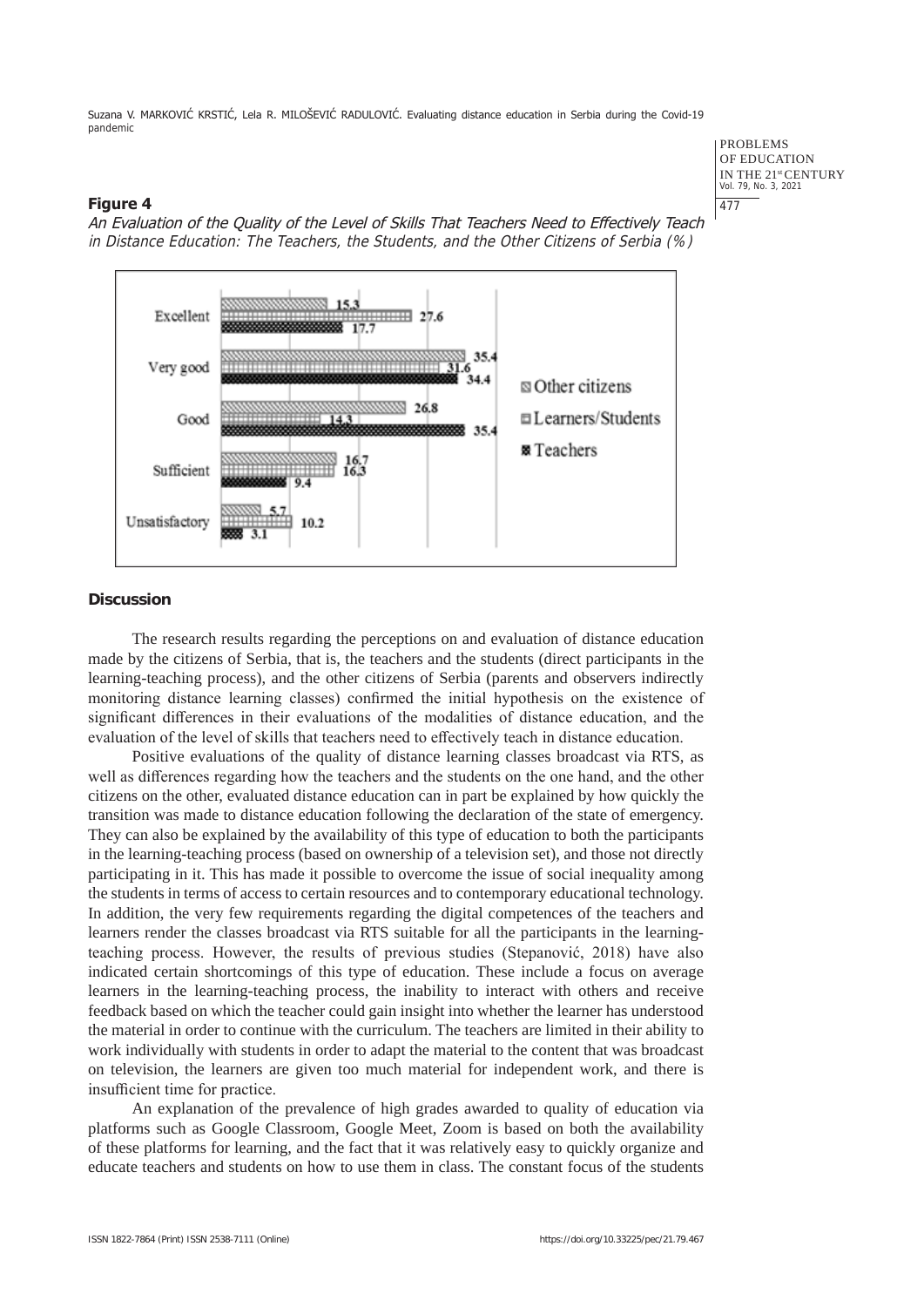PROBLEMS OF EDUCATION IN THE 21st CENTURY Vol. 79, No. 3, 2021 478

on the electronic media as a means of communication, leisure time entertainment, independent study, and the search for information made it possible for the students to adapt to these media and the platforms used in distance education. On the other hand, teachers successfully used the advantages offered by these media for the presentation of material in an original and contemporary way, which had a positive effect on the students and led them to actively participate in distance learning classes. These results are in line with the results of previous studies carried out in Serbia and Europe (*School Education Gateway*, 2020; Stojanović, 2020; Institute for the Improvement of Education of the Republic of Serbia, 2020), which have indicated that the predominant responses to questions regarding distance education during the pandemic were to a great extent identical (the implementation of this type of education, positive characteristics, and problems). Most teachers in Serbia have experience using the Google Classroom platform (52.3%) and have pointed out the advantages of distance education in terms of efficiency, creativity when preparing for and teaching classes, flexibility, and the like. The main problems regarding distance education do not vary: the (un)availability of resources and technology to stress.

The significant differences in terms of the evaluations of online education (on Viber groups, WhatsApp) made by the direct participants in the learning-teaching process (the teachers and the students) can be explained by the different roles they have within it. The role of the teacher in this case included the preparation and distribution of material to students for independent work at home, along with guidelines on how to do the work, as well as the timely communication, and evaluation of the achieved results. This type of education is not synchronous and the students, after receiving the material and tasks for independent work, can contact their teachers for additional explanations (King et al., 2001; Kung-Ming & Khoon-Seng, 2009). This process of individual learning takes place at a pace that is either slower or quicker than that expected by the students, which can be considered one of the disadvantages of this type of education, and thus can explain the lower grades awarded for the quality of this modality of distance education by the students. Besides, additional disadvantages can also refer to the lack of supervision, and a special approach to students who are above average or below average in terms of their progress, as well as students with special needs.

The research results, which confirmed the differences in how the teachers and the students evaluated the quality of online education on Viber groups, WhatsApp, whereby the teachers evaluated this type of education with higher marks than the students did, were congruent with the "seven principles" model of online education. The basic components of the "seven principles of good practice" for online education include: 1) encouraging contact as part of the studentteacher relationship, 2) encouraging cooperation among the students, 3) encouraging active learning, 4) providing timely feedback, 5) clearly pointing out the time needed to perform a task, 6) communication at a higher level, and 7) respect of diverse talents and various types of learning. Student motivation, their involvement and intellectual commitment all depend on the quality of communication between the student and teacher, both within and outside the educational institution. Cooperation in the learning process increases participation in the learning process on the part of the students and improves the exchange of ideas (Orellana et al., 2009). In that respect, the significant differences in how the teachers and the students evaluated the quality of this type of distance education can be explained by the prominent role of the teacher as communicator and motivator in the learning-teaching process. Higher grades were awarded by the teachers than by the students for the quality of this type of education, as a result of a more positive evaluation of their active role in the process of distance education.

When it comes to how the teachers, the students, and the other citizens of Serbia evaluated the level of participation and involvement of the students in distance learning classes, no statistically significant differences were determined. The most frequently awarded grade was 4 ("very good quality"), which can also be a confirmation of the fact that the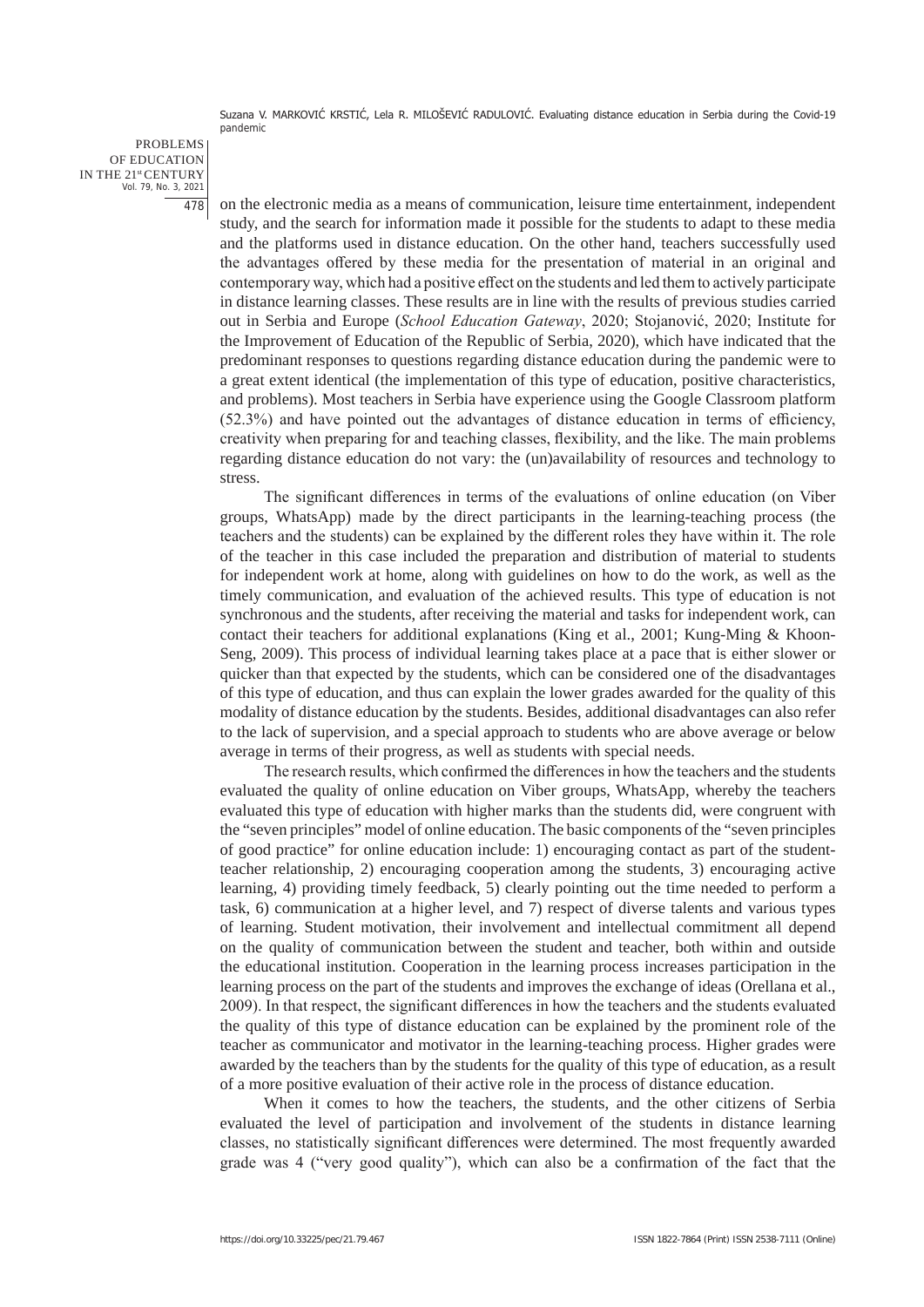> PROBLEMS OF EDUCATION IN THE 21st CENTURY Vol. 79, No. 3, 2021 479

students were showing interest, commitment, participation, and motivation to, even in these extraordinary circumstances, complete their assignments. On the other hand, the inability to regularly attend classes in an academic setting, which also includes socializing with their peers, direct communication with their teachers during distance learning classes can in part be compensation for any activities carried out at home during distance education. In addition, most of the respondents recognized that the students were attempting to adequately respond to the challenges they find themselves facing in the pandemic caused by the corona virus through their participation in the educational process and evaluated that effort with high grades. These findings are congruent with the research of the quality of distance education carried out by the Ministry of Science and Education of the Republic of Croatia. The research results have indicated that the opinions of teachers were divided when it comes to the activities of the students during distance education and their activities in the classroom – 58% of the teachers believed that the students are more active in school, while 42% were of the opinion that they are more active during distance learning classes (*Action plan for the implementation of the distance education*, 2020).

The research results on how the teachers, the students, and the other citizens of Serbia evaluated the quality and extent of the knowledge acquired by the students indicated similar evaluations across all three groups. The prevalence of the grade 3 was recorded among all three groups of respondents, the teachers, the students, and the other citizens. On the other hand, the students more than everyone else gave both the lowest and highest grade (13.4% each). This kind of evaluation of the quality and extent of acquired knowledge can in part be explained by their positive and negative experiences during distance education, and their critical relationship to and (dis)satisfaction with the achieved results in the learning-teaching process.

When it comes to the evaluation of the level of skills that teachers need to effectively teach in distance education, the research results indicated that there were statistically significant differences among the teachers, the students, and the other citizens. Even though the skills of the teachers were awarded high grades by the students and the other citizens (4 and 5), the teachers themselves were more critical of their work (the dominant grade was 3), which can in part be explained by their insufficient preparation for this type of education (see Allen et al., 2017). Some of them were forced to, over a very short period of time, learn how to use the most modern educational technology for distance education, to use tools to design educational material (Word, Excel, PowerPoint), and to under inadequate circumstances (problems regarding the availability of technology) prepare educational material which was electronically sent to their students. In addition, in some cases there was a lack of support from the educational environment, and the teachers were often, due to an increased workload and problems pertaining to the preparation of educational material, exposed to stress (Ballova Mikuškova & Verešova, 2020; Lautenbach & Randell, 2020; Wilson & Christopher, 2008). This was also confirmed by the research results of the Institute for the Improvement of Education of the Republic of Serbia. Namely, education workers have indicated that their main problems when realizing distance education were the following: the availability of resources and technology to the students (52.3%) and the teachers (37.4%), increased workload and stress during work from home (51.6%), evaluations of the progress made by the students (41.5%), as well as the low level of digital competences of the students (33.5%) and the teachers (25.3%) (Institute for the Improvement of Education of the Republic of Serbia, 2020). In that respect, it is very important to provide the conditions needed to acquire the necessary competences on the part of the teachers, so that they could adequately be involved in the process of planning, shaping, realizing and evaluating distance education at various levels of education, and in various institutions. Thus, the teachers can be prepared to face the challenges of distance education and to perform their professional role without burden or stress.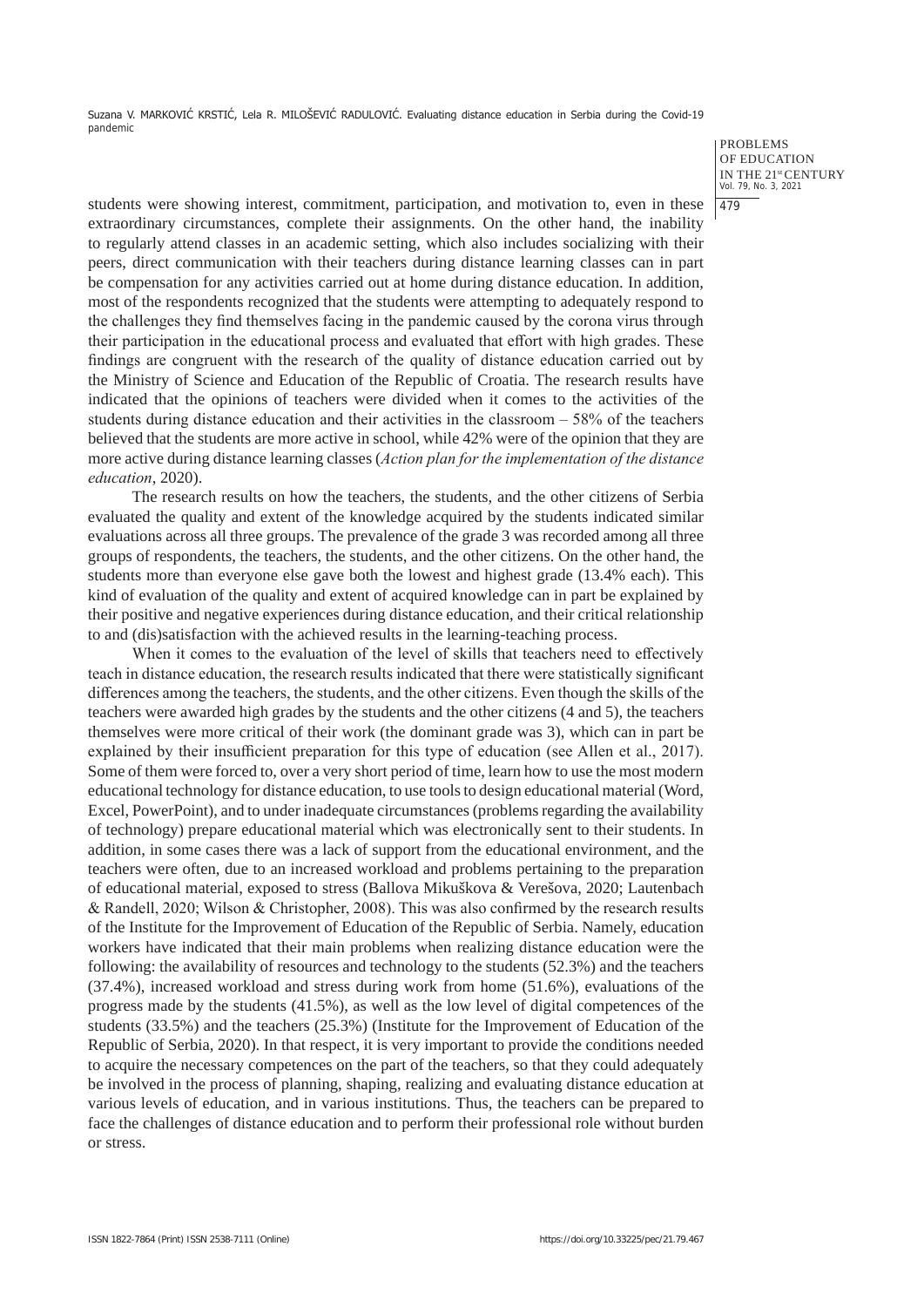PROBLEMS OF EDUCATION IN THE 21st CENTURY Vol. 79, No. 3, 2021 480

It is difficult to measure the quality of distance education, as it depends on the motivation of the students and their abilities on the one hand, and their family living conditions, socioeconomic status, health situation and the like, on the other. During the pandemic, schools are facing serious challenges – to choose whether to organize distance education, even though it is clear that a great many students do not have access to the internet and that they will be excluded from the teaching process, or whether not to organize it, which can lead to all the students missing out on their education (Lee & Lubienski, 2017). However, limited access to the internet is only one of the obstacles. There is also the problem of the parents. Many parents, due to their type of work, do not have enough time to work with their children, and many are not technologically proficient enough to help their children manage the digital platforms. This makes following along in class for children from families of a lower socio-economic status, and with lower cultural and educational capital, more difficult (OECD, 2020). The results of a study carried out in Montenegro by IPSOS, with the support of the British Embassy Podgorica and UNICEF Montenegro (on a sample of 1037 parents or guardians of school age children) have indicated that the parents of school age children take a negative view of distance education (an attitude shared by almost 3/5 of the surveyed parents). However, in addition to the problems which refer to motivation, work habits, unobjective grading, not being in contact with their peers, and a low socio-economic status (especially in the case of children from the Roma population), most parents have given a positive evaluation of the dedication of the teachers and the organization of work in accordance with the new circumstances (*A parent-based study of education during the COVID-19 pandemic*, 2020, p. 19). Transitioning to the digital world of learning and education leads to an even greater manifestation of social inequality in education, from children who rely on the school to provide them with food and a safe environment, to the digital divide in which children have no suitable devices and internet connections and are unable to follow along in class and learn (Barrett, 2020).

The advantages and disadvantages noted during distance education, which were indicated by the research results, can be used to further develop the theoretical-methodological approaches used to analyze distance education. On the other hand, they can contribute to the potential association between the research results and the practical solutions for tasks which emerged during this sort of education, that is, for defining new directions and recommendations for the organization of this type of work in education. A positive impact of distance education and distance learning on education during the pandemic is based on the possibilities which distance learning offers. They are reflected in the greater flexibility in the approach of the students and the teachers (they are not limited by time and space during the learning-teaching process), and the better conditions and resources which are available to them (Cejas Martinez et al., 2021). Even though distance education does not bring into question the pedagogical aspect of work, it leads to changes in the overall educational experience both in the case of the learning-teaching process, and the means by which this process is realized (Dhurumraj et al., 2020; Larsen & Vinsent-Lankrin, 2006; Mnguni & Mokiwa, 2020).

#### **Conclusions and Implications**

The question of the quality of distance education in the context of the pandemic caused by the corona virus is very current and important, since the quality of the education process carried out in various modalities depends on the intellectual and moral development of young individuals. During the pandemic, in addition to acquiring knowledge and developing abilities and skills, more and more importance is being assigned to enabling young people to face various challenges, from preserving their health to using new technologies as part of the learningteaching process. That is why the questions which refer to the possibility of the potential development of abilities and skills needed by students is becoming increasingly current, both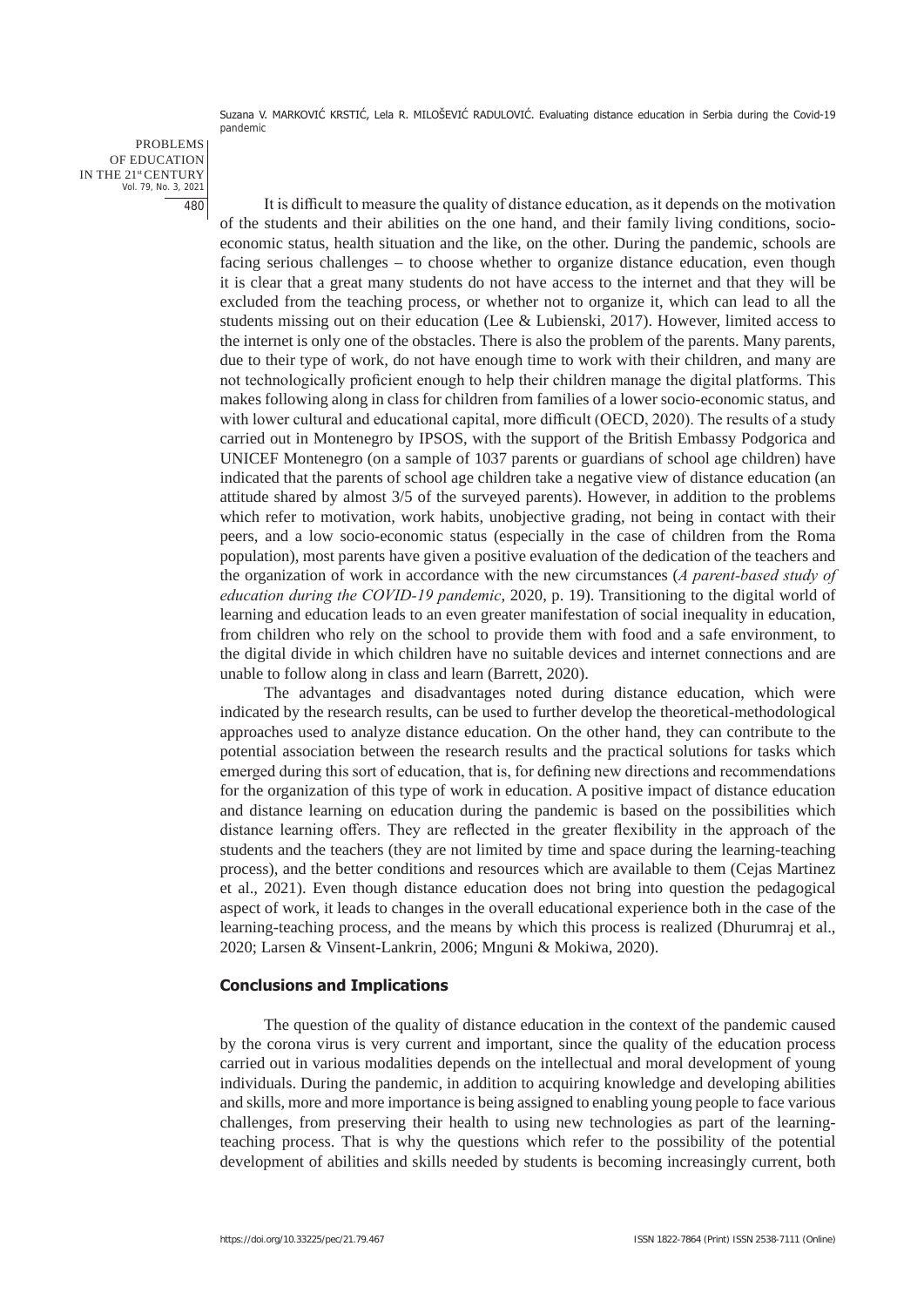> PROBLEMS OF EDUCATION IN THE 21st CENTURY Vol. 79, No. 3, 2021 481

for life in a state of emergency, and for life after the end of the pandemic in a world which is constantly changing (adaptability, quick decision-making, creative problem-solving skills).

The educational institutions in Serbia responded to the challenges of the pandemic by adapting to the situation and offering various modalities of distance education. Namely, after the state of emergency was declared in Serbia, and the classic means of education in schools at universities was cancelled, distance learning classes were organized very quickly. That is how learners and students, facing the difficulties associated with a state of emergency continued to learn, without interruption, as part of the realization of the curriculum.

The research results confirmed the initial hypotheses on the predominance of high positive grades awarded to the quality of certain modalities of distance education and the existence of statistically significant differences in the evaluation of quality, based on whether they were made by the teachers, the students, or the other citizens of Serbia. However, the highest grades were awarded to online education taking place on the Google Classroom, Google Meet, Zoom platforms.

Bearing in mind the experiences and the results achieved through distance education in Serbia during the pandemic, it can be expected that such a form of education will be increasingly more present in regular academic practice in the future, as it has significant advantages compared to classic forms of education (for example, flexibility in terms of work, as the students and teachers can determine the place, time, and tempo of the learning themselves). This increases the effectiveness of education, encourages creativity on the part of the students, and over a short period of time educates a great many of them, without the involvement of more teachers or the use of more space. In that sense, this type of education is considerably cheaper than the classic, traditional kind.

Organizing distance education in Serbia during the COVID-19 pandemic confirmed the importance of the implementation of modern technologies in the realization of the curriculum and indicated the advantages and disadvantages of this kind of work. Accordingly, new possibilities opened up for a future intense development of these technologies and their implementation in the learning-teaching process. With the aim of overcoming the noted disadvantages of distance education, further comparative qualitative and quantitative studies on a larger sample, and in more countries, are needed. Special emphasis should be placed on the issue of the motivation of teachers and students for this kind of education, the problem of evaluating students, as well as the problem of social inequality as it pertains to distance education. We can expect that social inequality in education to be more pronounced over time due to the economic crisis caused by the pandemic (loss of work or pay cuts).

With the aim of developing distance education in Serbia, it is necessary to introduce changes to the legal regulations and enable the rapid development of information-communication technologies. In that sense, the initial assumptions pertaining to the development of the educational system, and especially distance education, include the low cost of technical equipment, the increase in internet speed, a greater choice of software for communication, as well as the further education of teachers and students which would enable them to develop their digital competences for work and learning, and would also provide them with key skills and abilities needed for life and work in the  $21<sup>st</sup>$  century. Using a greater number of available free platforms enabled the quick and effective organization of educational content and distance education during the pandemic, and confirmed the importance of the development and implementation of this type of education in the future. The state, the authorities, the relevant institutions, and the teachers can all contribute to and support the development of distance education by continuing the activities begun during the pandemic, and by creating favorable social conditions for the improvement and modernization of distance education.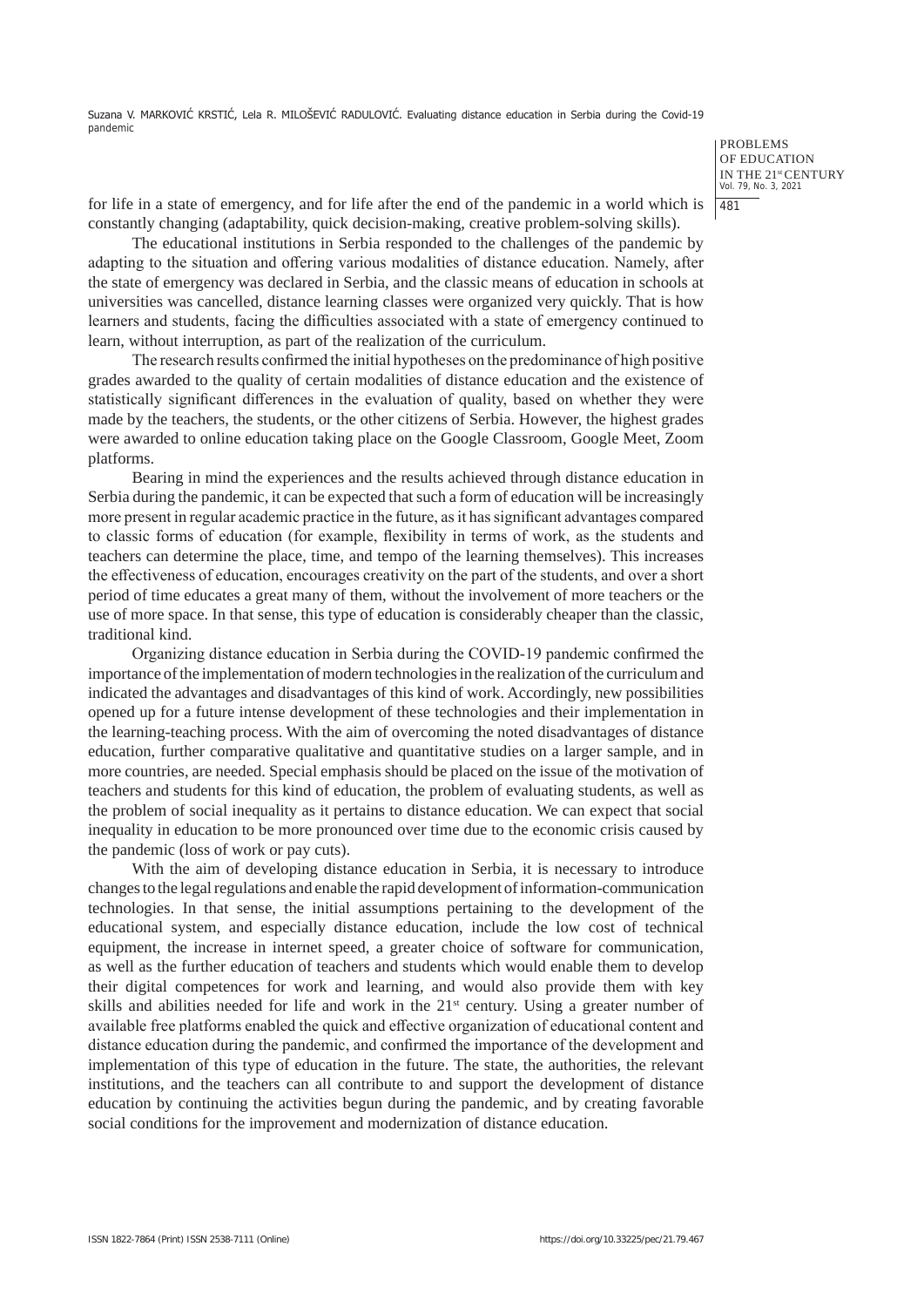PROBLEMS OF EDUCATION IN THE 21st CENTURY Vol. 79, No. 3, 2021 482

**Notes**

1. "The Official Gazette of the Republic of Serbia", 30/2020; Decision on suspension of teaching in higher education institutions and secondary and primary schools, and regular work of institutions for pre-school education ("The Official Gazette of the Republic of Serbia", 29/2020) and the Decree on the measures of the state of emergency ("The Official Gazette of the Republic of Serbia", 31/2020).

2. September 1, 2020 marks the beginning of the implementation of the Rulebook on the requirements for achieving quality and the manner of quality assurance and evaluation of distance learning in primary schools (Article 4) (https://www.paragraf.rs/propisi/pravilnik-uslovikvalitet-nastave-na-daljinu-za-osnovne-skole.html).

3. The authors were members of the research team.

4. The research results mostly refer to students, since there are few adult secondary school students who filled out the survey questionnaire.

5. The difference in the number of respondents in relation to the overall sample can in part be explained by the fact that some of the respondents believed themselves not to be sufficiently well-informed regarding how the learning-teaching process was carried out online (depending on their level of education and occupation), so they did not provide an evaluation of the quality of online education (Google Classroom, Google Meet, Zoom).

## **Declaration of Interest**

Authors declare no competing interest.

## **References**

- Allen, J., Sinclair, M., & Smith, R. (2017). Using Mead's theory of emergence as a framework for sociological inquiry into pre-service teacher education. *Sociological Research Online*, *14*(5), 14–26. https://journals.sagepub.com/doi/10.5153/sro.1948
- Barrett, S. (2020). Coronavirus on campus: College students scramble to solve food insecurity and housing challenges. CNBC. https://www.cnbc.com/2020/03/23/coronaviruson-campus-studentsface-food-insecurity-housing-crunch.html
- Beck, U. (1992). *Risk Society: Towards a New Modernity*. Sage.
- Ballova Mikuškova, E., & Verešova, M. (2020). Distance education during Covid-19: The perspective of Slovak teachers. *Problems of Education in the 21st Century*, *78*(6), 884-906. https://doi.org/10.33225/pec/20.78.884
- Cejas Martinez, M. F., Navarro Cejas, M., Venegas Alvarez, G. S., Proano Rodriguez, C. E., & Mendoza Velazco, D. J. (2021). Student perceptions of Ecuadorian virtual platforms during the Covid-19 pandemic. *Problems of Education in the 21st Century, 79*(2), 241- 254. https://doi.org/10.33225/pec/21.79.241
- Ćamilović, D. (2012). *Distance Education Trends. Globalisation challenges and the social-economic environment of the EU* (pp. 125–132). https://fei.uni-nm.si/uploads/\_custom/01\_unmfei/ konferenca/zbornik/unm\_fei\_fpuv\_zbornik\_prispevkov\_konferenca\_2012.pdf#page=125
- *Defining quality in education* (2000). UNICEF. https://pdf4pro.com/view/defining-quality-in-educationhome-page-unicef-aefce.html
- Dhurumraj, T., Ramaila, S., Raban, F., & Ashruf, A. (2020). Broadening educational pathways to STEM education through online teaching and learning during Covid-19: Teachers' perspectives. *Journal of Baltic Science Education, 19*(6A), 1055–1067. https://doi.org/10.33225/jbse/20.19.1055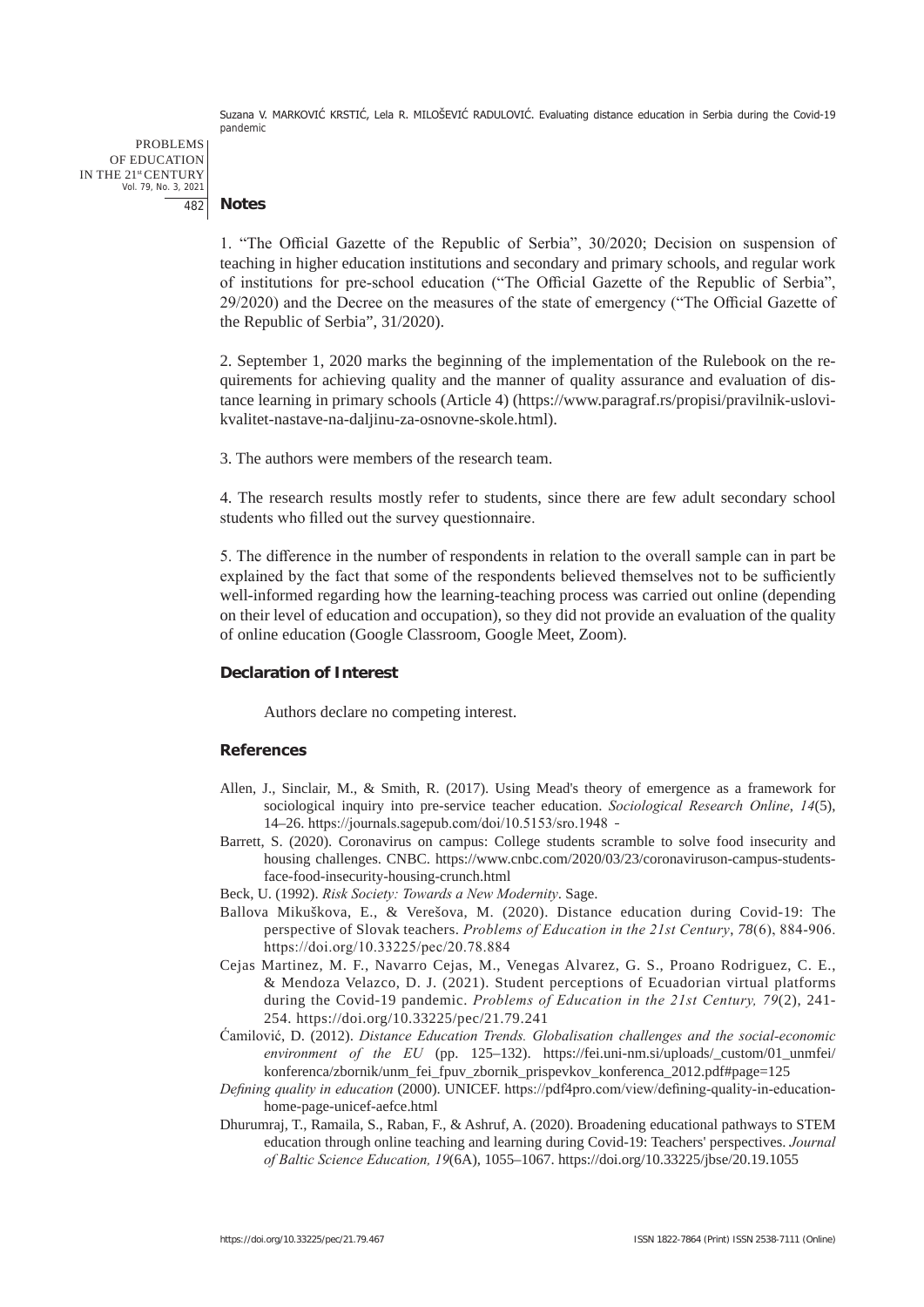PROBLEMS OF EDUCATION IN THE 21st CENTURY Vol. 79, No. 3, 2021 483

Gidens, E. (2003). *Sociologija* [Sociology]. Ekonomski fakultet.

- Held, D., McGrew, A., Goldblatt, D., & Perraton, J. (Eds.) (1999). *Global transformations: Politics, economics and culture*. Stanford University Press.
- Held, D., & McGrew, A. (2002). *Globalization and anti-globalization*. Polity.
- *Istraživanje s roditeljima o školi tokom pandemije COVID-19* (2020). [A parent-based study of education during the COVID-19 pandemic]. https://www.unicef.org/montenegro/media/15881/file/mnemedia-1000.publication.pdf
- King, F. B., Young, M. F., Drivere-Richmond, K., & Schrader, P. G. (2001). Defining distance learning and distance education. *AACE Journal*, *9*(1), 1–14.
- Kung-Ming, T., & Khoon-Seng, S. (2009). Asynchronous vs. synchronous interaction. *Encyclopedia of Distance Learning* (2nd Ed.). Information Science Reference (pp. 122–132). IGI Global. https://www.igi-global.com/chapter/asynchronous-synchronous-interaction/11746
- Larsen, K., & Vincent-Lancrin, S. (2006). The impact of ICT on tertiary education: Advances and promises. In: Kahin, B., Foray, D. (Eds.) *Advancing knowledge and the knowledge economy* (pp. 151–168). MIT Press.
- Lautenbach, G., & Randell, N. (2020). Through the Covid-19 looking glass: Coping skills for STEM educators in the time of a pandemic and beyond. *Journal of Baltic Science Education*, *19*(6A), 1068-1077. https://doi.org/10.33225/jbse/20.19.1068
- Lee, J., & Lubienski, C. (2017). The impact of school closures on equity of access in Chicago. *Education and Urban Society*, *49*(1), 53–80. https://doi.org/10.1177/0013124516630601
- Marković, Ž. D. (2008). *Globalizacija i visokoškolsko obrazovanje* [Globalization and higher education]. Državni univerzitet Novi Pazar i Univerzitet u Nišu.
- Mnguni, L., & Mokiwa, H. (2020). The integration of online teaching and learning in STEM education as a response to the Covid-19 pandemic. *Journal of Baltic Science Education*, *19*(6A), 1040-1042. https://doi.org/10.33225/jbse/20.19.1040
- OECD (2020). *Tackling coronavirus (COVID‑19)*. http://www.oecd.org/coronavirus/en/
- Orellana, A., Hudgins, T., & Simonson, M. (2009). *The perfect online course: Best practices for designing and teaching*. IAP-Information Age Publishing.
- Pravilnik o bližim uslovima za ostvarivanje i način osiguranja kvaliteta i vrednovanje nastave na daljinu u osnovnoj školi (2020). [The Rulebook on the requirements for achieving quality and the manner of quality assurance and evaluation of distance learning in primary schools]. *The Official Gazette of the Republic of Serbia*, 109/2020. https://www.paragraf.rs/propisi/pravilnik-uslovi-kvalitetnastave-na-daljinu-za-osnovne-skole.html
- School Education Gateway (2020). Survey on online and distance learning Results. *Europe's online platform for school education*. https://www.schooleducationgateway.eu/en/pub/viewpoints/ surveys/survey-on-online-teaching.htm
- Stepanović, S. (2020). Uticaj pandemije virusa korona na obrazovanje [The impact of the pandemic caused by the corona virus on education]. *Nastava i vaspitanje*, *69*(2), 183– 196, https://doi.org/10.5937/nasvas2002183S
- Stepanović, S. (2018). *Inkluzija* [Inclusion in education]. Sumatra.
- Stojanović, D. (2020). *Analiza realizacije učenja na daljinu u Srbiji za vreme pandemije virusa Covid-19* [Analyzing how online education was realized in Serbia during the COVID-19 pandemic] (pp. 121–140). http://ebooks.ien.bg.ac.rs/1492/1/7.%20stojanovic.pdf
- The Ministry of Science and Education of the Republic of Croatia (2020). Akcijski plan za provedbu nastave na daljinu (2020) [Action plan for the implementation of the distance education] (pp. 1–38).
- https://mzo.gov.hr/UserDocsImages/dokumenti/Obrazovanje/NastavaNaDaljinu/Akcijski%20plan%20 za%20provedbu%20nastave%20na%20daljinu%20-%20Model%20nastave%20na%20daljinu. pdf
- Wilson, B. G., & Christopher, L. (2008). Hype versus reality on campus. *The e-Learning Handbook* (pp. 29–54). Pfeiffer.
- Wallerstein, I. (2000). Globalization or the age of transition? A long-term view on the trajectory of the world-system. *International Sociology*, *15*(2), 249–265.